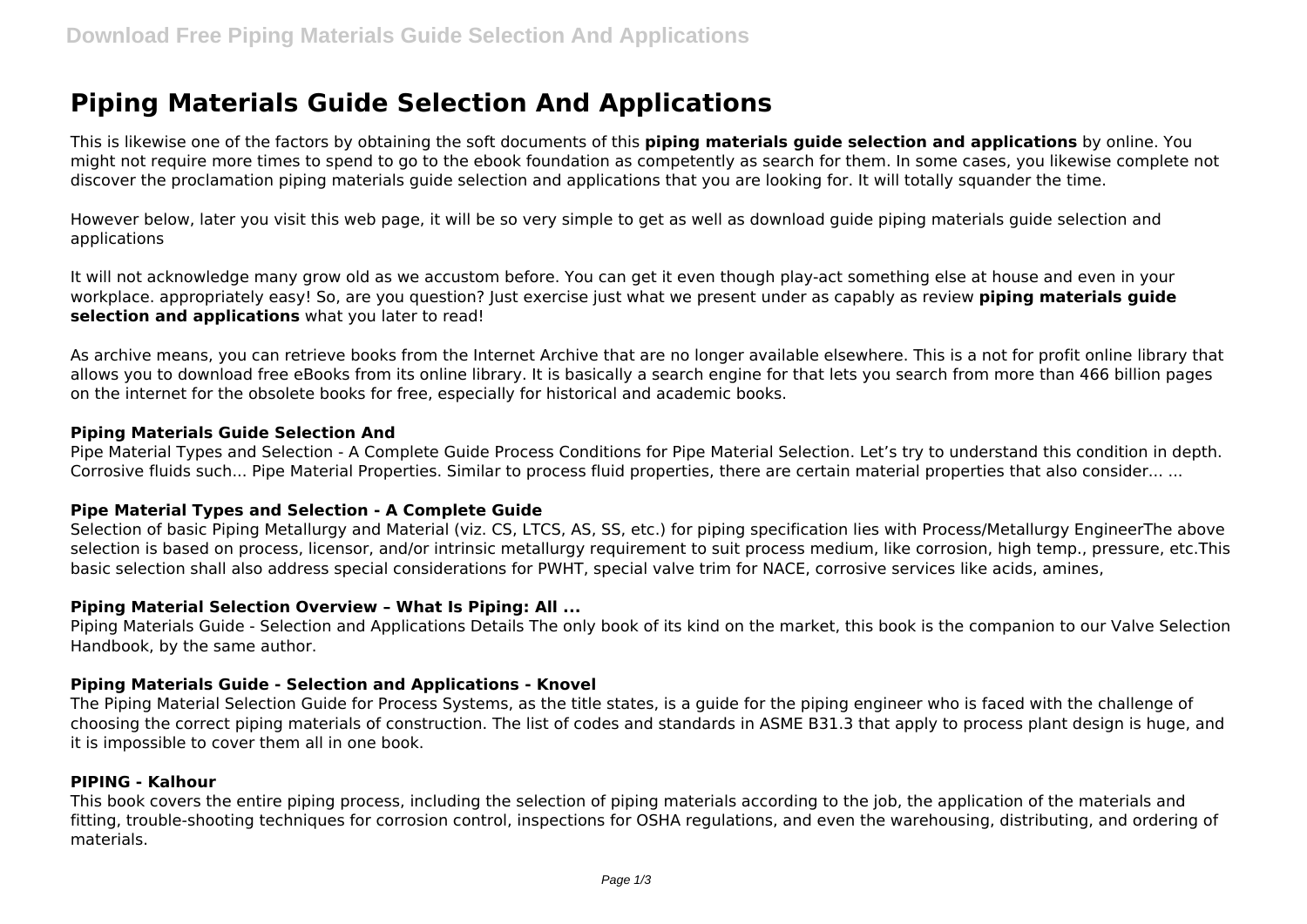## **Piping Materials Guide | ScienceDirect**

Material group is defined in Table A-1. For example, SA 106 B is given a Min Temp rating of "B". Entering Figure 323.2.2A, this material is impact testing exempt up to a thickness of 0.5" down to a minimum temperature of –20 F. Curve B rises to a minimum temperature of 75 F for a material thickness of 3".

## **Material Selection - Piping Design | PIPING GUIDE**

The material selection report and material selection diagram forms the basis for developing the piping material classes. ASME B31.3 lists the commonly used metallic piping materials. Table below lists the various ASTM codes for Ferrrous and Non-Ferrous materials used in plant facilities. List of ASTM Codes for Piping Materials - Ferrous Materials

## **Piping Material Selection - Piping Material List with ASTM ...**

This Practice provides guidelines for the selection, development, and application of piping material specifications and applicable standards for the design, fabrication, installation, examination and testing of piping systems for process facilities (e.g., refineries, chemical plants, terminals, and related facilities).

## **PIP Piping Material Selection, Development and Application ...**

The piping material chosen depends on the application and the water quality. For example, heating systems often employ steel pipe because of its low cost, strength, and resistance to heat-while pure water systems are likely to use virgin polypropylene (PP) or polyvinylidene fluoride (PVDF) pipe. Basic material properties

#### **Selecting pipe and piping materials - Specifying Engineer**

Q&A: Piping material selection. All piping materials have inherent strengths and weaknesses. As such, no one material is ideal for all applications. Flow Control Staff. Sep 26th, 2010. kozmoat98/iStock. Donald Townley, P.E., is a piping system specialist for Corzan Industrial Piping Systems, a subsidiary of Noveon Inc. He earned a bachelor's ...

## **Q&A: Piping material selection | Flow Control Network**

1.2 The materials and limitations listed in Tables 1-28 meet the minimum requirements of the U.S. Coast Guard and the American Bureau of Shipping and, except for titanium, should be considered to be the minimum acceptable materials in regard to material, design, and testing. This document is not intended to limit the selection of material strictly to those listed.

## **Standard Practice for Selection and Application of Piping ...**

ncdot pipe material selection guide fill tables cross pipes open end 6 slope drains side drains aashto m170 (reinforced concrete) 1 rcp aashto m294 hdpe median pipes transverse systems storm drain max. class ii class iii class iv 2.0' 10.0' 2.0'20.0' 1.0' 30.0' 1.0' 40.0' max. max. max. class v size maximum (ga) 16 14 12 10 8 204'256' 162'204 ...

#### **NCDOT PIPE MATERIAL SELECTION GUIDE**

The CDOT Pipe Material Selection Guide identifies the specific engineering and performance criteria used to evaluate the acceptability of alternative pipe materials.

#### **Pipe selection Policy**